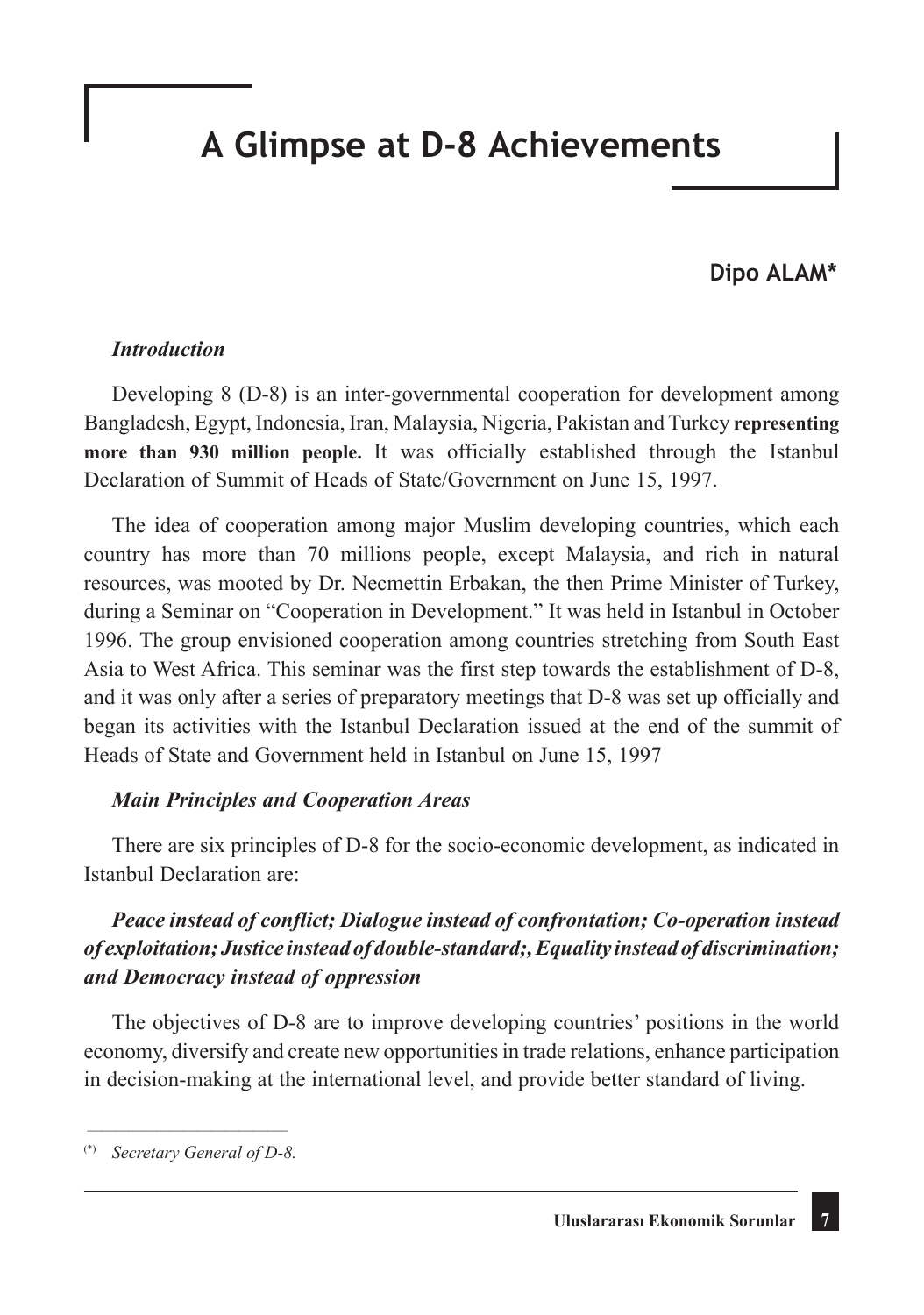D-8 cooperation encompasses all areas including political consultation and coordination at the international fora. Such as trade, industry, communication and information, finance, banking and privatization, rural development, small and medium enterprises, science and technology, poverty alleviation and human resources development, agriculture, energy, environment, health, tourism, culture and sports. In these areas, member countries hosted many technical meetings and explored different opportunities to promote, develop and strengthen relations among D-8.

D-8 is an economic-grouping with no adverse impact on bilateral and multilateral commitments of the member countries, emanating from their membership to other international or regional organizations.

### *Roadmap 2008-2018*

During the Kuala Lumpur Summit in July 2008, D-8 adopted the Roadmap for Economic Cooperation in the Second Decade of Cooperation (2008 - 2018) as the vision to guide some programs and activities in the next ten years. Vision of D-8 Roadmap is as follows:

 "By the end of the Second-Decade of D-8 cooperation (2008-2018), the dynamism on the socio-economic cooperation of D-8 community would achieve a significant level of their economic development by the increase of intra-trade and social welfare."

This document outlines the scope of D-8 activities from 2008 to 2018, a guideline for the implementation of D-8 programs and projects, assists in mobilizing resources from government and non-government quarters and broadens the support for D-8 general community including private sectors and the economic grouping's cooperation initiative.

## *Organizational Structure*

In accordance with the recently adopted Rules of Procedures of D-8, principal organs of D-8 are:

- The Summit;
- The Council:
- The Commission; and
- The Secretariat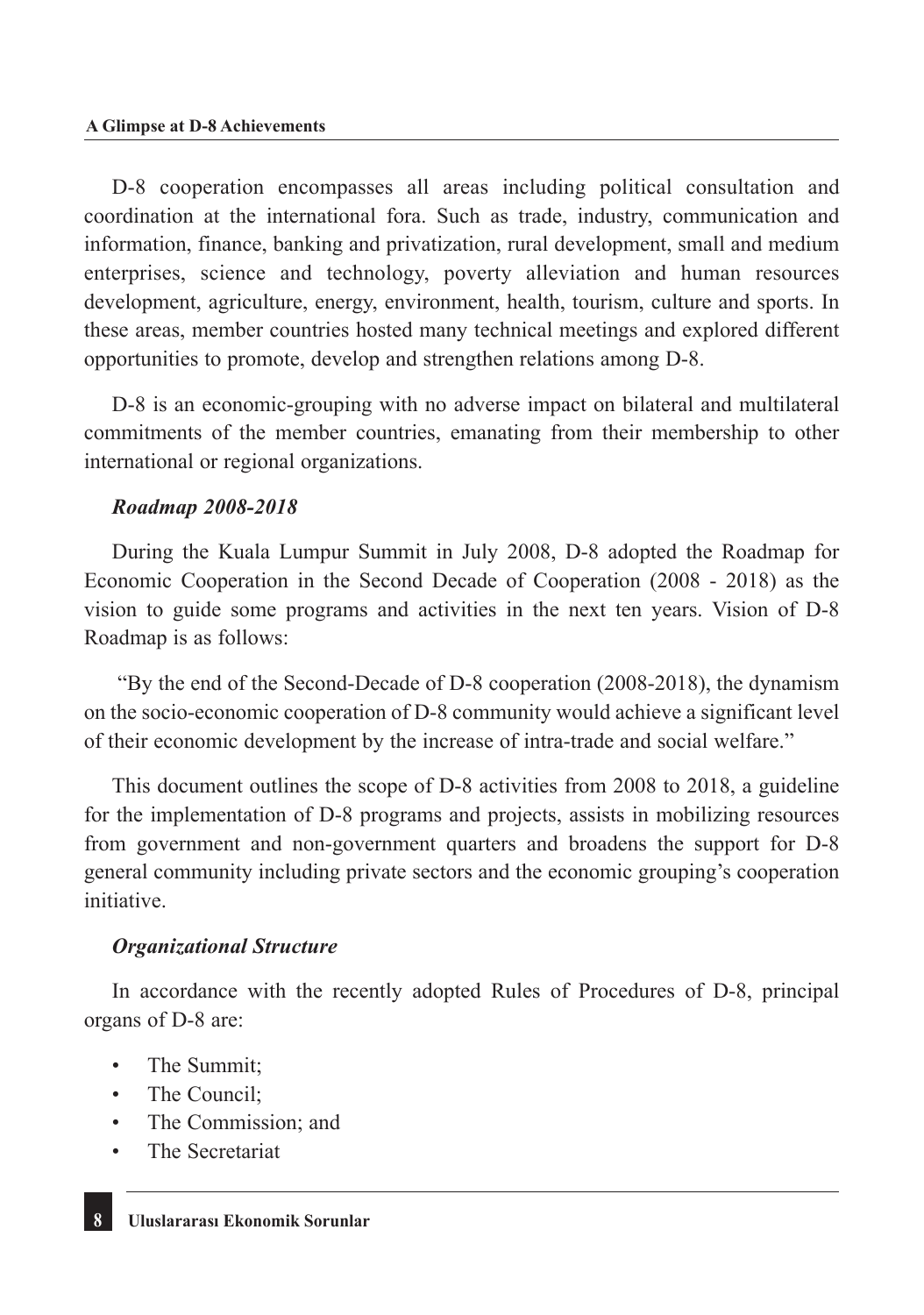The Summit, which is the supreme organ of D-8, is composed of the Heads of State/ Government of member states. It is convened once every two years. The Council is composed of the Ministers in charge of Foreign Affairs of member states. It is the political decision-making organ of D-8, and acts as a forum for thorough and comprehensive consideration of the issues at hand. The Commission is the executive body of D-8. It is composed of senior officials appointed by their respective governments. Each Commissioner is responsible for the national coordination in his/her respective country.

Since its establishment, D-8 held six Summits (Istanbul 1997, Dhaka 1999, Cairo 2001, Tehran 2004, Bali 2006 and Kuala Lumpur 2008), eleven Council of Ministers Meetings and twenty-six Commission Meetings.

Secretariat's overall responsibilities and functions are to initiate, coordinate and monitor the implementation of the activities and service of all meetings related to principle organs of the D-8 or technical meetings. Secretariat's premise is based in Istanbul, Turkey.

New Staff and Financial Regulations of D-8 was also adopted during the 6th Summit in Kuala Lumpur, Malaysia in July 2008 and entered into force in January 1, 2009. In accordance with these new rules administrative, financial and human resources capacity of Secretariat have been improved by Member countries.

Examples from Achievements of D-8 Organization

- "Agreement on Simplification of Visa Procedures for the Businessmen of D-8 Member States" signed in Cairo/Egypt on February 24, 2001

- "Multilateral Agreement among D-8 Member Countries on Administrative Assistance in Customs Matters" signed in Bali/Indonesia on May 13, 2006

- "Preferential Trade Agreement among D-8 Member States" signed in Bali/ Indonesia on May 13, 2006

- Memorandum of Understanding between the airline companies of some D-8 countries, Bali/Indonesia, June 2008

- Strengthened D-8 Secretariat financially and legally, adopted in Kuala Lumpur/ Malaysia on July, 2008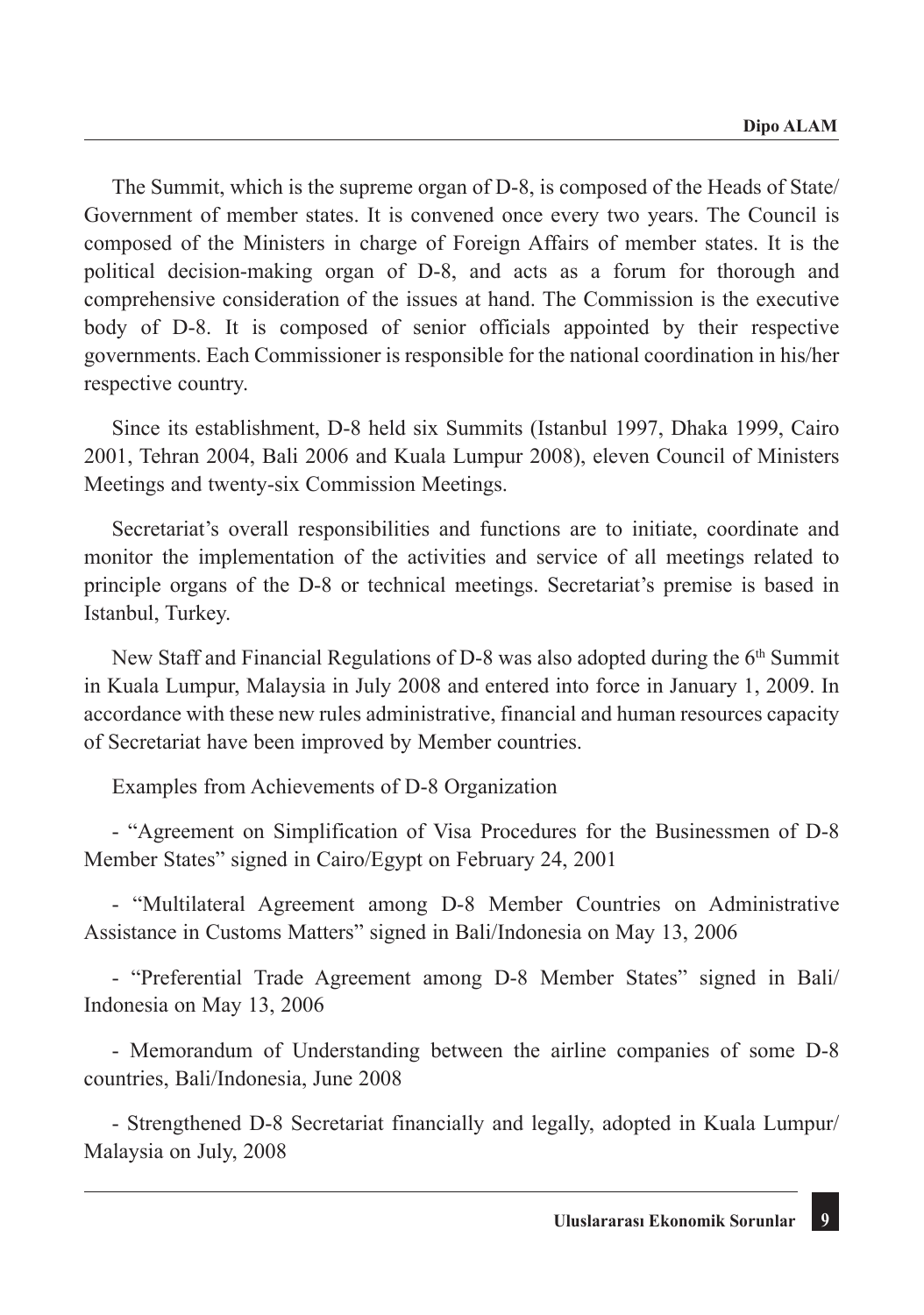- Roadmap for Economic Cooperation in the Second Decade of Cooperation (2008 - 2018), adopted in Kuala Lumpur/Malaysia on July, 2008

- Close Relations with other international organizations like OIC, UNIDO, UNCTAD, FAO, UNWTO, ITC etc and international financial institutions like IDB, IFAD, OFID, ADB etc

- Enhanced cooperation with NGOs and private sector representatives of both D-8 and other countries

- Fifteen Working Groups on socio-economic cooperation that facilitates to increase the intra-trade among D-8 member states

#### *Trade among D-8 Countries:*

According to the latest available statistics, total trade volume among D-8 countries was 63.3 billion USD while total trade of D-8 countries to the world was 1.1 trillion USD.

The share of intra trade in total trade of D-8 countries is 5.2% at the moment. In light of the objectives and goals of D-8 set forth in the Roadmap, intra-trade will be 15-20% of total trade by 2018. With the entry into force of D-8 Preferential Trade Agreement, Customs and Visa Agreements as well as enhanced cooperation among D-8 private sector particularly in Working Group meetings, share of intra-trade will be increased to the levels stated in Roadmap.

Statistics show that Malaysia ranks first, Turkey was the second and Indonesia has the third place by means of their total trade performance among D-8 countries. However, when we assess the intra-D-8 trade, Indonesia ranks first (16 bl. USD) Malaysia was the second (15 bl. USD) and Turkey had the third place (14 billion USD) in the year 2007.

D-8 countries' share in Turkey's total trade was 5.3% in 2008 while it was 3.2% in 1997 during the establishment of D-8. Turkey's export to D-8 countries was 3.9 billion USD and import from these countries was 12.9 billion USD within the first eleven months of 2008. While total trade volume was 16.9 billion USD, trade balance was 9 billion USD. Average yearly change in Turkey's trade volume with D-8 countries within the last five years was 40%, which shows a very constantly rising trend. Unfortunately, the percentage of exports to imports (export coverage) of Turkey to D-8 countries was 30% which was lower than Turkey's general performance (65.2%). This reveals that there are still many unused opportunities for Turkey especially for its dynamic private sector which has a strong competitiveness.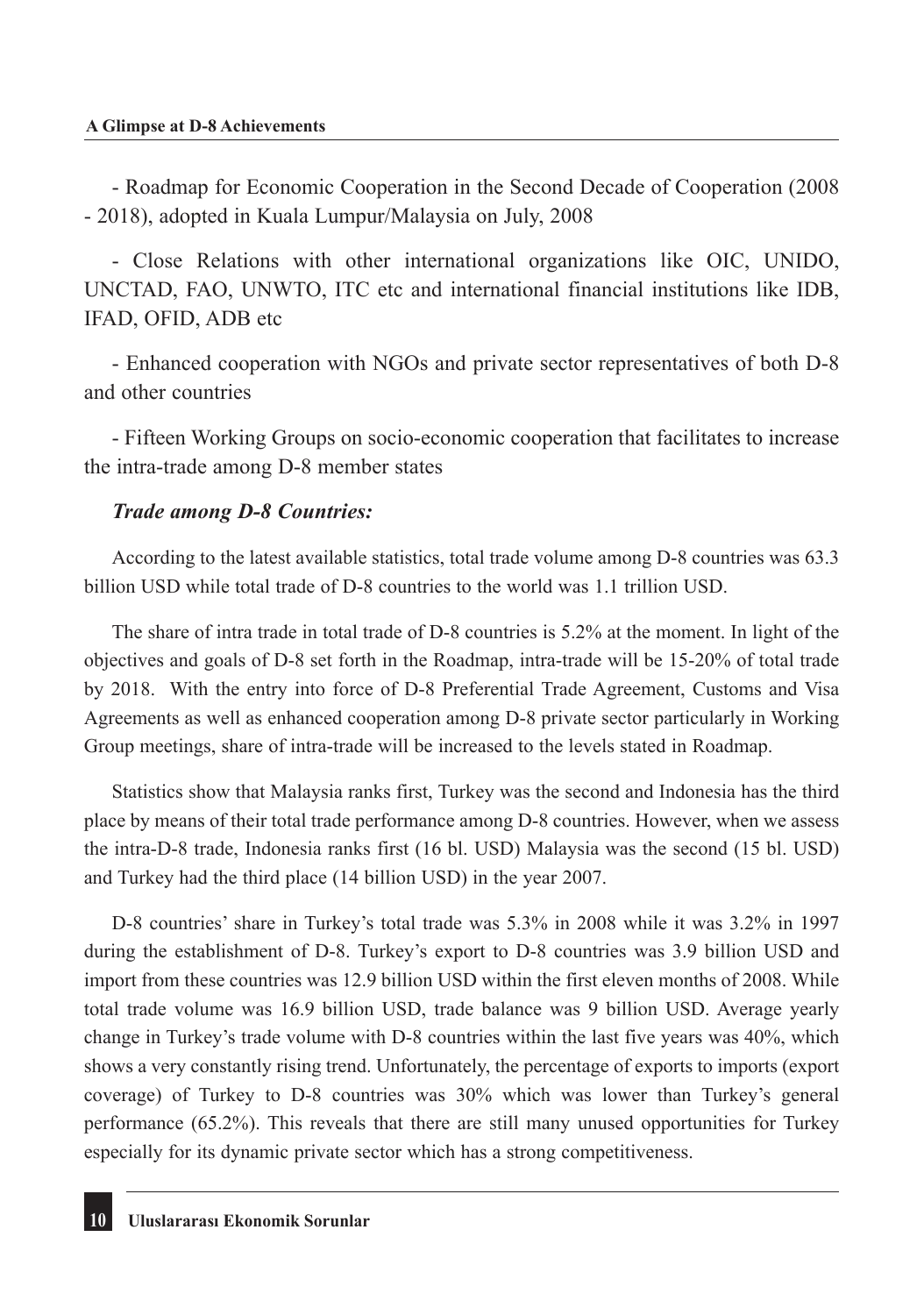#### *Migrant Workers and Remittances as a new Cooperation Area in D-8*

Remittances of migrant workers are one of an enormous source of potential capital for long term development of some of D-8 countries and reduce poverty. For instance Bangladesh, Indonesia and Pakistan have sent over 6, 4.3 and 3.4 million migrant workers, respectively, to various destination countries and each received over US\$6 billion in remittances in 2007. Remittance inflows are greater than total local income in some provinces, demonstrating potential powerful impact of remittances on local economic development. However, a majority of migrant workers (over 60% Indonesian workers for instance) use informal channels to send incomes home due to high bank fees varying between 4-20% of remittances, complicated regulatory procedures, and other constraints. As such, remittances often do not translate into improved household welfare and greater economic growth in rural areas because most recipients lack knowledge and skills of how to best use such capital for long term improvements to their livelihoods. Rather, recipients typically use a significant portion of remittances for consumption and repaying pre-departure loans, rather than investing in productive activities like the development of small businesses and small size agricultural investments.

To address this challenge, D-8 in partnership with the International Youth Foundation (IYF) are working on a new pilot program to capitalize on the enormous flows of remittances to developing countries for longer term economic development and increased food security. Building on the unique strengths of the organizations and partners in both Indonesia and Pakistan, the program would pilot new approaches to training migrant workers and their families to use more formal banking channels for the transmission of remittances, to thereby access banking services and capital, and to develop locally sustainable, employment-generating enterprises in the agribusiness sector. Through its initial 2 year phase, it is anticipated that this pilot program could then be significantly expanded through D-8 participating countries and the IYF partner network in 70 countries around the world.

D-8 is also preparing to establish D-8 Working Group on Migrant Workers and Remittances in the first half of 2009. Some of the objectives of the Working Group are to launch an innovative program to work with migrant workers from member countries to better prepare them for productively working in their destination countries; safely and inexpensively send income to their home countries through formal financial channels; and support local investments and entrepreneurs in sending communities through micro and small credit programs in activities promoting food security.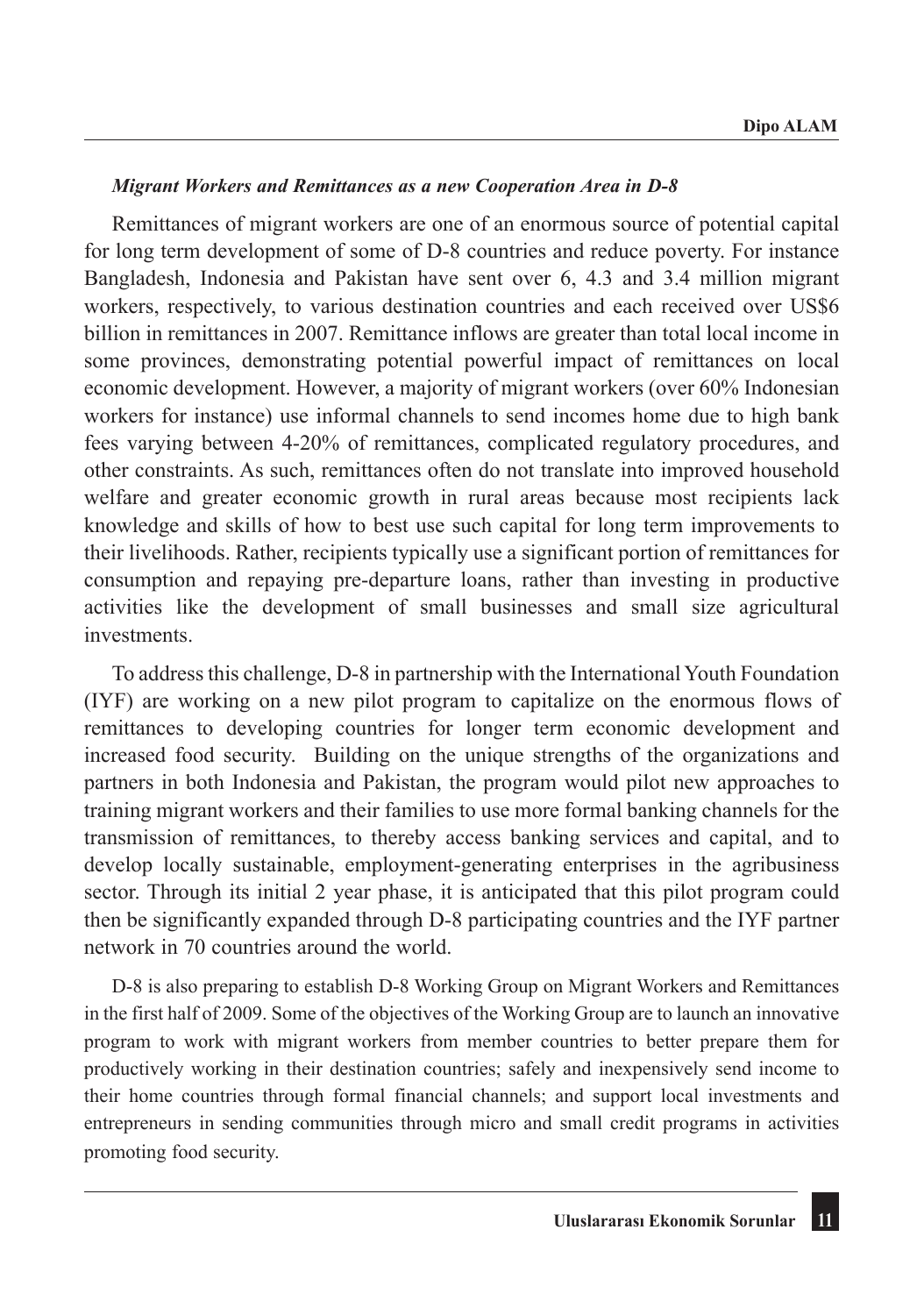#### **Annex: Tables& Charts**<sup>1</sup>

## *a. 2007 Trade Performance of D-8 Countries (mil USD)*

| <b>Countries</b>  | <b>Exports</b> | <b>Imports</b> | <b>Trade Volume</b> |
|-------------------|----------------|----------------|---------------------|
| <b>Bangladesh</b> | 11,746         | 16,025         | 27,771              |
| <b>Egypt</b>      | 16,100         | 26,929         | 43,029              |
| <b>Indonesia</b>  | 118,014        | 84,931         | 202,945             |
| <b>Iran</b>       | 83,992         | 53,876         | 137,868             |
| <b>Malaysia</b>   | 182,847        | 152,459        | 335,306             |
| <b>Nigeria</b>    | 54,698         | 32,809         | 87,507              |
| Pakistan          | 16,305         | 30,326         | 46,631              |
| <b>Turkey</b>     | 107,215        | 170,057        | 277,272             |
| <b>Total</b>      | 590,917        | 567,412        | 1,158,329           |

## *b. D-8 Intra Trade(mil USD)*

| <b>Countries</b>       | <b>Exports</b> | <b>Imports</b> | <b>Trade Volume</b> |
|------------------------|----------------|----------------|---------------------|
| <b>Bangladesh</b>      | 186            | 1,113          | 1,299               |
| <b>Egypt</b>           | 558.7          | 894            | 1,452.7             |
| <b>Indonesia</b>       | 8,969          | 7,950          | 16,919              |
| <b>Iran</b>            | 5,122          | 1,357.07       | 6,479.07            |
| <b>Malaysia</b>        | 8,928          | 6,973          | 15,901              |
| <b>Nigeria</b>         | 3.28           | 342            | 345.28              |
| Pakistan               | 1,118          | 2,841          | 3,959               |
| <b>Turkey</b>          | 3,973          | 12,976         | 14,078              |
| <b>D-8 Intra Trade</b> | 28,857.98      | 34,446.07      | 63,304.05           |
| <b>D-8 Total Trade</b> | 590,917        | 567,412        | 1,158,329           |
| <b>Share</b>           | 4.7%           | 5.7%           | $5.2\%$             |

<sup>1</sup> Source: World Bank, UN Comtrade, National Statistics Offices, Economic Intelligence Unit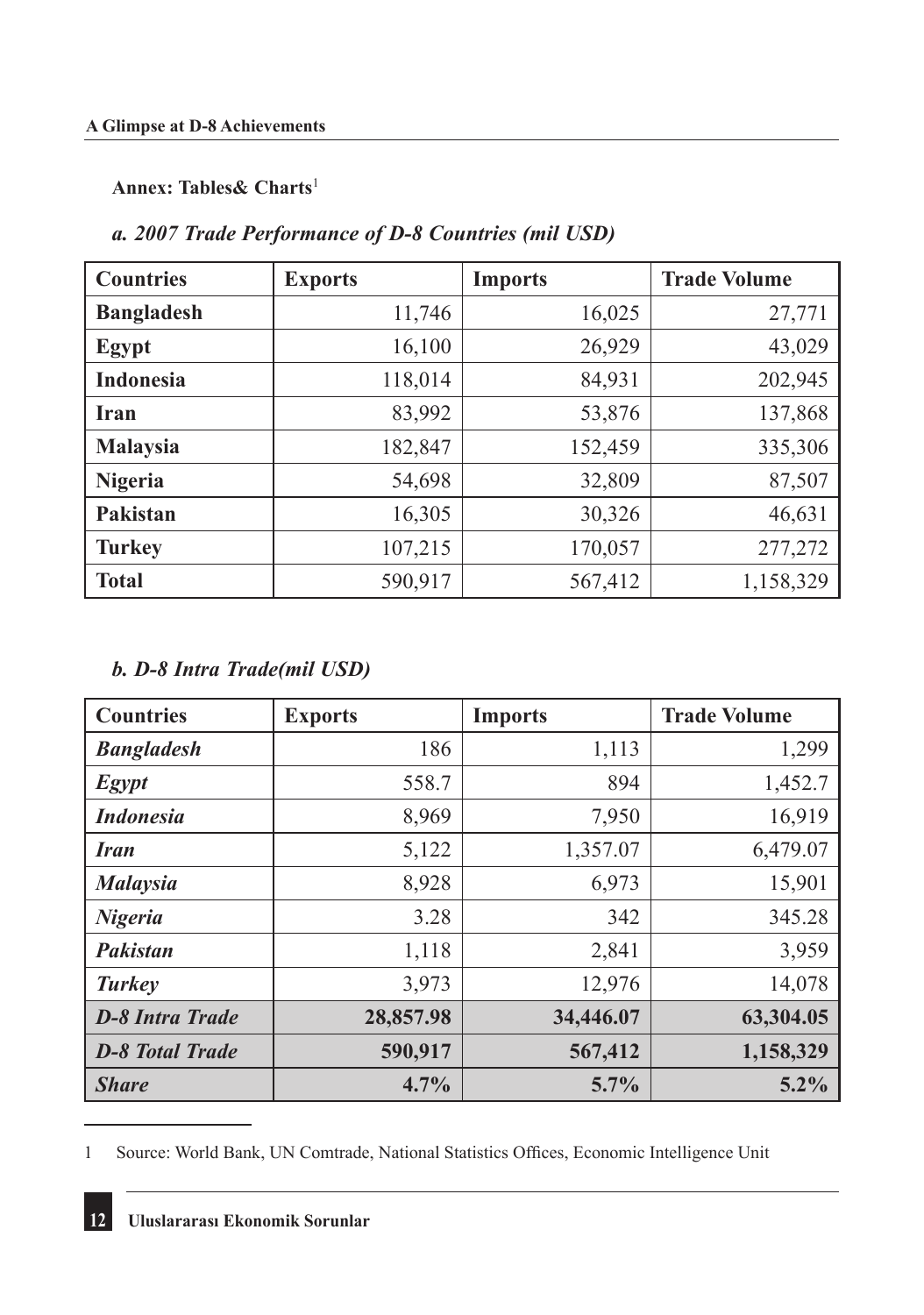| <b>Countries</b>  | <b>Exports</b> | <b>Imports</b> | <b>Trade Volume</b> | <b>Trade Balance</b> |
|-------------------|----------------|----------------|---------------------|----------------------|
| <b>Bangladesh</b> | 63             | 246            | 309                 | $-183$               |
| Egypt             | 903            | 679            | 1,582               | 224                  |
| <b>Indonesia</b>  | 174            | 1,360          | 1,534               | $-1,186$             |
| Iran              | 1,387          | 6,614          | 8,001               | $-5,227$             |
| <b>Malaysia</b>   | 83             | 1,253          | 1,336               | $-1,170$             |
| <b>Nigeria</b>    | 133            | 494            | 627                 | $-361$               |
| Pakistan          | 157            | 532            | 689                 | $-375$               |
| <b>Total</b>      | 2,900          | 11,178         | 14,078              | $-8,278$             |

*c. Turkey's trade with D-8 Countries-2007 (mil USD)*

*d. Turkey's trade with D-8 Countries-2008 (1-11) (mil USD)*

| <b>Countries</b>  | <b>Exports</b> | <b>Imports</b> | <b>Trade Volume</b> | <b>Trade Balance</b> |
|-------------------|----------------|----------------|---------------------|----------------------|
| <b>Bangladesh</b> | 54             | 413            | 467                 | $-359$               |
| Egypt             | 1,284          | 903            | 2,187               | 381                  |
| <b>Indonesia</b>  | 278            | 1,335          | 1,613               | $-1,057$             |
| <b>Iran</b>       | 1,867          | 7,841          | 9,708               | $-5,974$             |
| <b>Malaysia</b>   | 94             | 1,434          | 1,528               | $-1,340$             |
| <b>Nigeria</b>    | 252            | 506            | 758                 | $-254$               |
| Pakistan          | 144            | 544            | 688                 | $-400$               |
| <b>Total</b>      | 3,973          | 12,976         | 16,949              | $-9,003$             |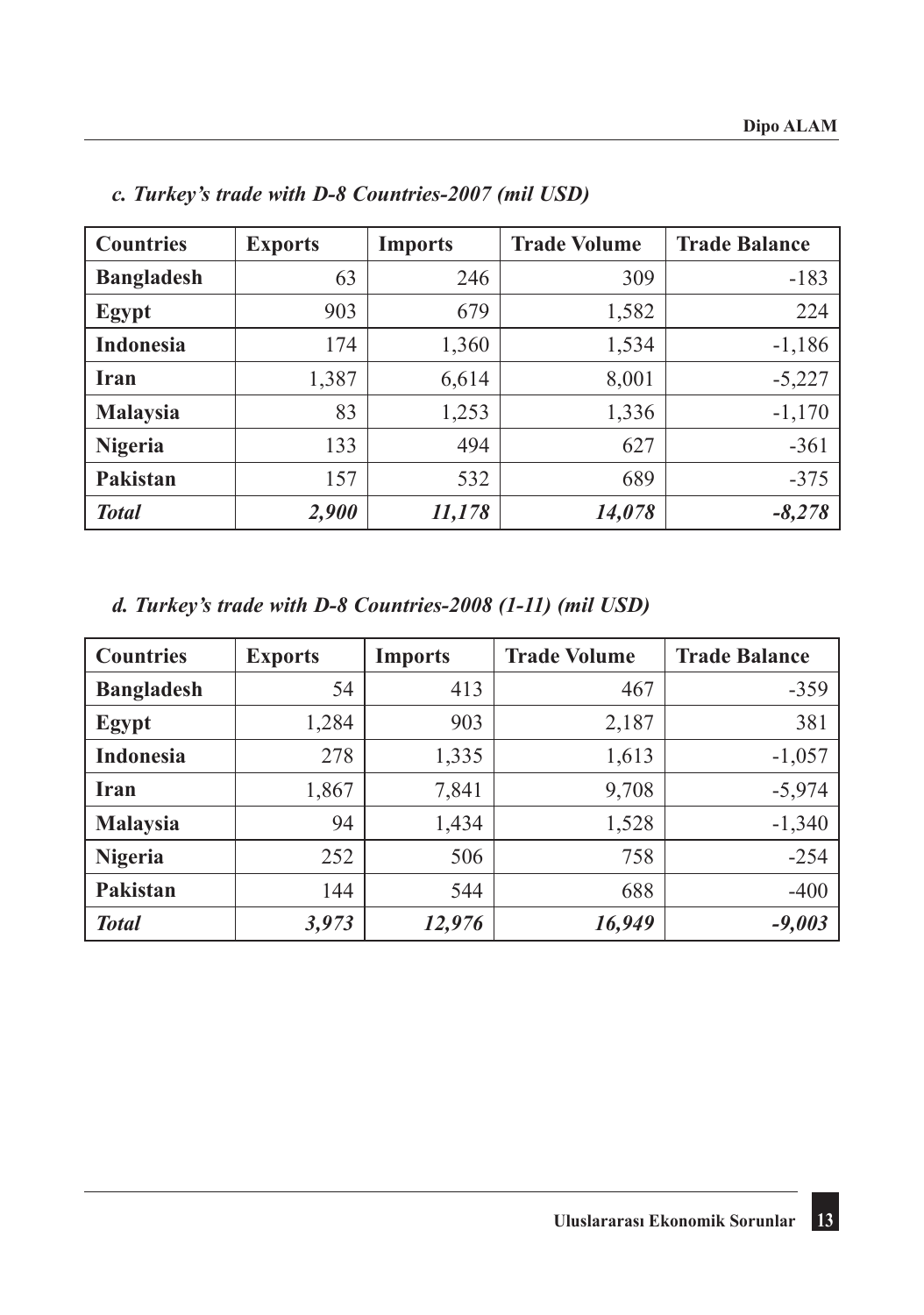| <b>Years</b> | <b>Exports</b> | <b>Imports</b> | <b>Trade Volume</b> | <b>Trade Balance</b> |
|--------------|----------------|----------------|---------------------|----------------------|
| 1997         | 875            | 1,563          | 2,438               | $-688$               |
| 1998         | 845            | 1,371          | 2,216               | $-526$               |
| 1999         | 883            | 1,183          | 2,066               | $-300$               |
| 2000         | 806            | 1,697          | 2,503               | $-891$               |
| 2001         | 965            | 1,725          | 2,690               | $-760$               |
| 2002         | 977            | 1,942          | 2,919               | $-965$               |
| 2003         | 1,331          | 3,348          | 3,273               | $-2,017$             |
| 2004         | 1,592          | 4,006          | 5,598               | $-2,414$             |
| 2005         | 2,115          | 5,923          | 8.038               | $-3,808$             |
| 2006         | 2,226          | 8,912          | 11,138              | $-6,686$             |
| 2007         | 2,900          | 11,178         | 14,078              | $-8,278$             |
| $2008(1-11)$ | 3,973          | 12,976         | 16,949              | $-9,003$             |

## *e. Turkey's Trade with D-8 Countries (mil USD)*

*f. Share of D-8 Countries in Turkey's Foreign Trade*

| <b>Years</b> | <b>Trade Volume (D-8)</b> | <b>Trade Volume (Total)</b> | <b>Share of D-8</b> |
|--------------|---------------------------|-----------------------------|---------------------|
| 1997         | 2,438                     | 74,820                      | 3.26%               |
| 1998         | 2,216                     | 72,895                      | $3.04\%$            |
| 1999         | 2,066                     | 67,258                      | 3.07%               |
| 2000         | 2,503                     | 82,278                      | $3.04\%$            |
| 2001         | 2,690                     | 72,733                      | 3.70%               |
| 2002         | 2,919                     | 87,613                      | 3.33%               |
| 2003         | 3,273                     | 116,593                     | 2.81%               |
| 2004         | 5,598                     | 160,707                     | 3.48%               |
| 2005         | 8.038                     | 190,250                     | 4.22%               |
| 2006         | 11,138                    | 225,111                     | 4.95%               |
| 2007         | 14,078                    | 277,335                     | 5.08%               |
| $2008(1-11)$ | 16,949                    | 314,780                     | 5.38%               |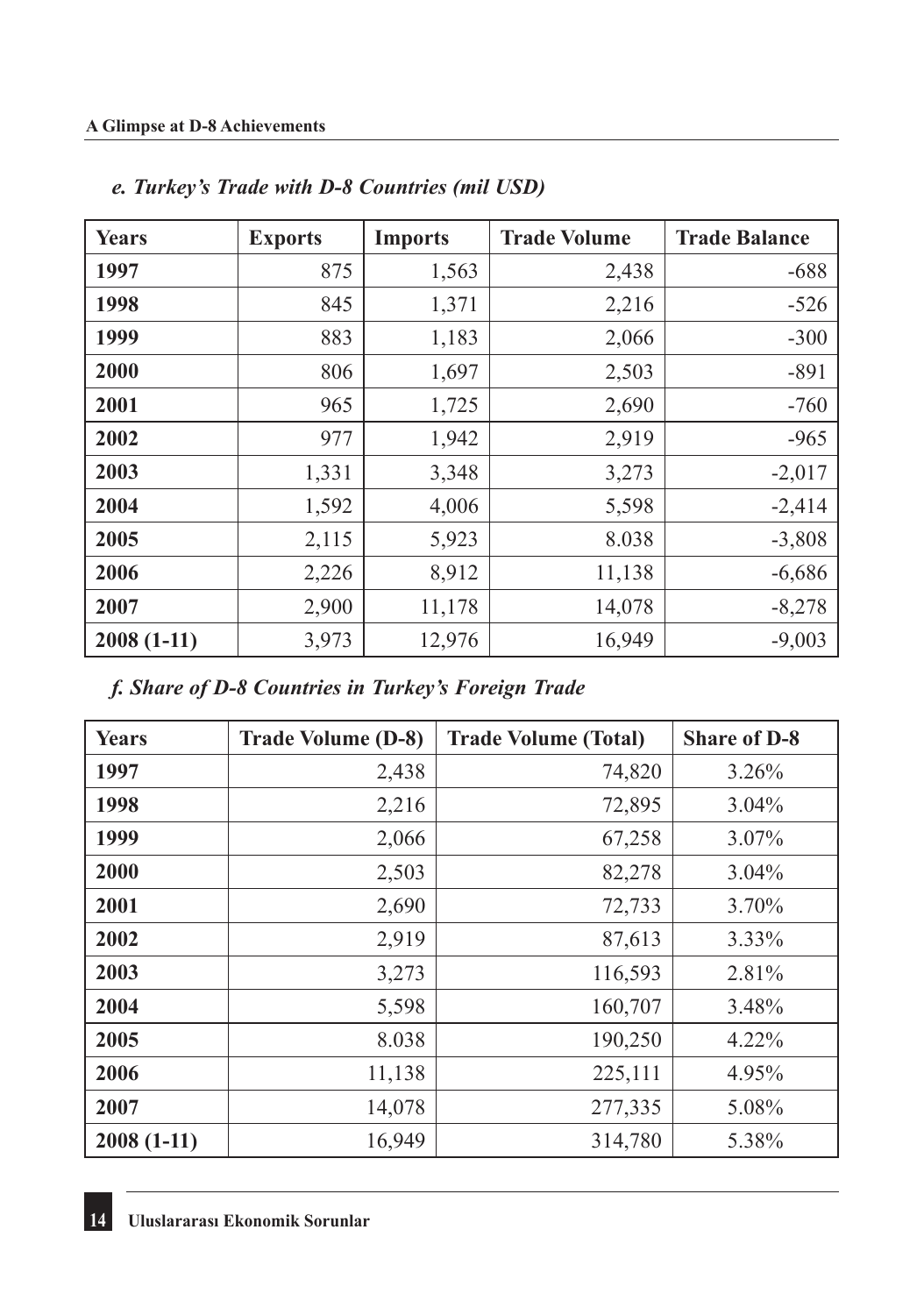

# *i. Turkey's Trade with D-8 Countries i. Turkey's Trade with D-8 Countries*

*ii. D-8 COUNTRIES' SHARE IN TURKEY'S TOTAL TRADE WITH D-8 in 2008*